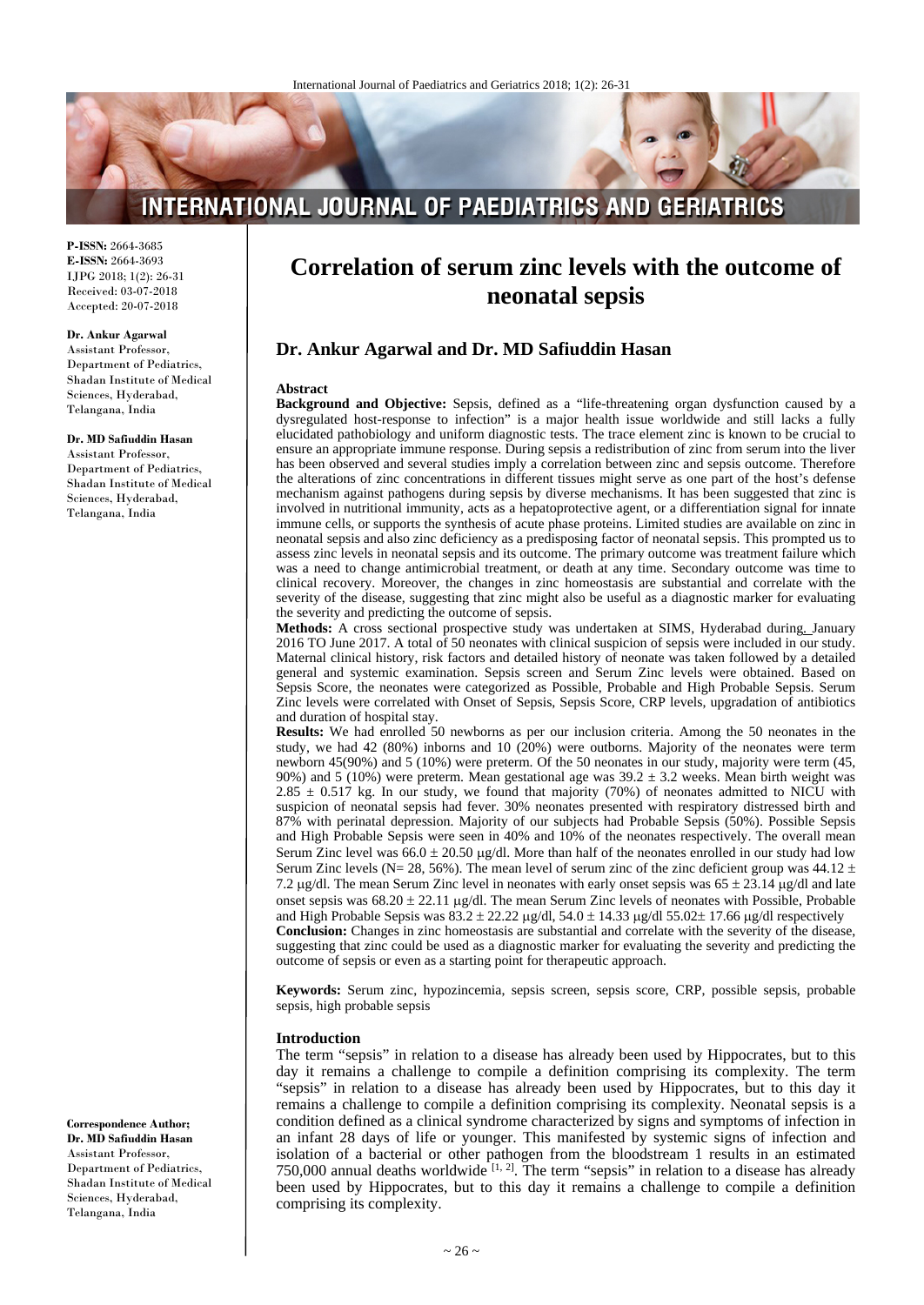The term "sepsis" in relation to a disease has already been used by Hippocrates, but to this day it remains a challenge to compile a definition comprising its complexity. To diagnose organ dysfunction in the clinical setting, Singer *et al*. recommend the Sequential Organ Failure Assessment (SOFA) score. It includes parameters to evaluate the functions of respiration, the liver, the cardiovascular system, the central nervous system, the kidneys, and coagulation. An elevation of the total SOFA score of 2 points or more indicates organ dysfunction. Sepsis is the second major cause of mortality among neonates 4 and globally, it is still one of the major causes of morbidity and mortality in neonates, despite recent advances in healthcare units.

The estimated global burden for neonatal sepsis was 2,202 (95% CI: 1,099–4,360) per 100,000 live births, with mortality between 11% and 19%. More than 40% of underfive deaths occur in the neonatal period, resulting in 3.1 million newborn deaths each year. According to the Global Sepsis Alliance, infections leading to sepsis are responsible for about one-fifth of the world's annual 2.7 million neonatal deaths, and in South Asia and sub-Saharan Africa, it was about 25% of all neonatal deaths. Incidence of neonatal sepsis is around 40 times higher and mortality rates are two times higher in middle- income countries than in high-income countries.5 Globally, of the three million annual neonatal sepsis cases (2202/ 1,00,000 live births), India has the highest incidence of clinical sepsis (17,000/ 1,00,000 live births). The case fatality rate of sepsis among neonates ranges between 25% to 65% in India. These rates are likely to be underestimated, and more accurate data is expected from the 'Global Maternal and Neonatal Sepsis Initiative' [1, 2].

Neonatal sepsis includes septicaemia, pneumonia, meningitis, osteomyelitis, arthritis and urinary tract infections.14 Neonatal sepsis, pneumonia and meningitis together result in up to a quarter of all newborn deaths. Besides the high mortality in the acute phase of sepsis there is growing evidence that survivors of sepsis are more susceptible to infections, resulting in an increased rehospitalization rate, higher morbidity and consecutively higher mortality [7, 8].

Zinc is an essential trace element. In the body it functions, for example, as a co-factor for a high number of enzymes or as a structural element for a variety of proteins. Zinc deficiency can result in growth retardation, dermatitis, and hypogonadism, or symptoms such as delayed wound healing, thymic atrophy or lymphopenia, and high incidence of infection; the latter points are due to its particular importance for the immune system. Consequently, zinc deficiency results in multiple immunological changes, including what seems to be a shift toward a predominantly innate immune response when the availability of zinc is limited. One particularly important effect of zinc is a modulation of the production of inflammatory cytokines [4, 5] . Zinc is an essential trace element and has been shown to be crucial for ensuring an adequate immune response. In the context of sepsis the host's zinc homeostasis is altered. Various study results imply some of the alterations to be part of the host's defense mechanism against pathogens. There are indications that a patient's zinc supply and serum zinc concentration is associated with severity, outcome, and recurrence of sepsis. Zinc seems to have potential to be used as a biomarker or even as a starting point for a therapeutic approach. The results of our preliminary study showed that the zinc supplementation might modulates the relative expression of immune-related genes involved in sepsis pathway among neonates [9, 10].

## **Aims and objectives**

To study the role of Serum Zinc levels in the outcome of neonatal sepsis. The primary outcome was treatment failure which was a need to change antimicrobial treatment, or death at any time. Secondary outcome was time to clinical recovery.

# **Materials and Methods**

#### **Design of the study**

We conducted a cross sectional prospective study at the Department of Paediatrics, Shadan Institute of Medical Sciences over a period of 18 months during January 2016 to June 2017.

## **Inclusion Criteria**

All term and preterm neonates admitted in SIMS/Hospital, Neonatal Intensive Care Unit with clinical suspicion of septicaemia are included in the study.

## **Exclusion Criteria**

Congenital anomalies, inborn errors of metabolism, Neonates already treated with antibiotics and Neonates who have received Zinc supplementation.

We included 50 term and preterm neonates suspected to have sepsis. Informed consent was taken from the parents. The gestational age in our study was calculated using the maternal dates and the Modified Ballard scoring system. The day of admission to NICU was noted. We categorized the study population in to Early Onset (<72hrs), and Late Onset (>72 hrs) Sepsis. Maternal clinical history and risk factors were sought out. Detailed history of neonate was taken followed by a detailed general and systemic examination. Baseline blood investigations were done on the day of admission to NICU for Sepsis Screen. Complete blood count, C - reactive protein (CRP) and Serum Zinc levels were performed. •White blood cells count (WBC), Absolute Neutrophil Count (ANC), Platelet Count (PLT) and Ratio of immature to total neutrophils (I/T ratio). Serum Zinc levels were estimated by Colorimetric method.

The neonates were then categorized according to Sepsis Score in to Possible Sepsis (POS), Probable Sepsis (PRS) and High Probable Sepsis (HPS).

## **Results**

This is a prospective observational study conducted at Neonatal Intensive Care Unit, over a span of 18 months. We had enrolled 50 newborns as per our inclusion criteria. Among the 50 neonates in the study, we had 42 (80%) inborns and 10 (20%) were outborns. Majority of the neonates were term newborn  $45(90%)$  and  $5(10%)$  were preterm. Amongst the 10 outborns, 1 was preterm and rest were term AGA. Of the 42 inborns, 6 were preterm, and amongst the rest i.e 36, were term babies of which 4 were IUGR and 32 were AGA.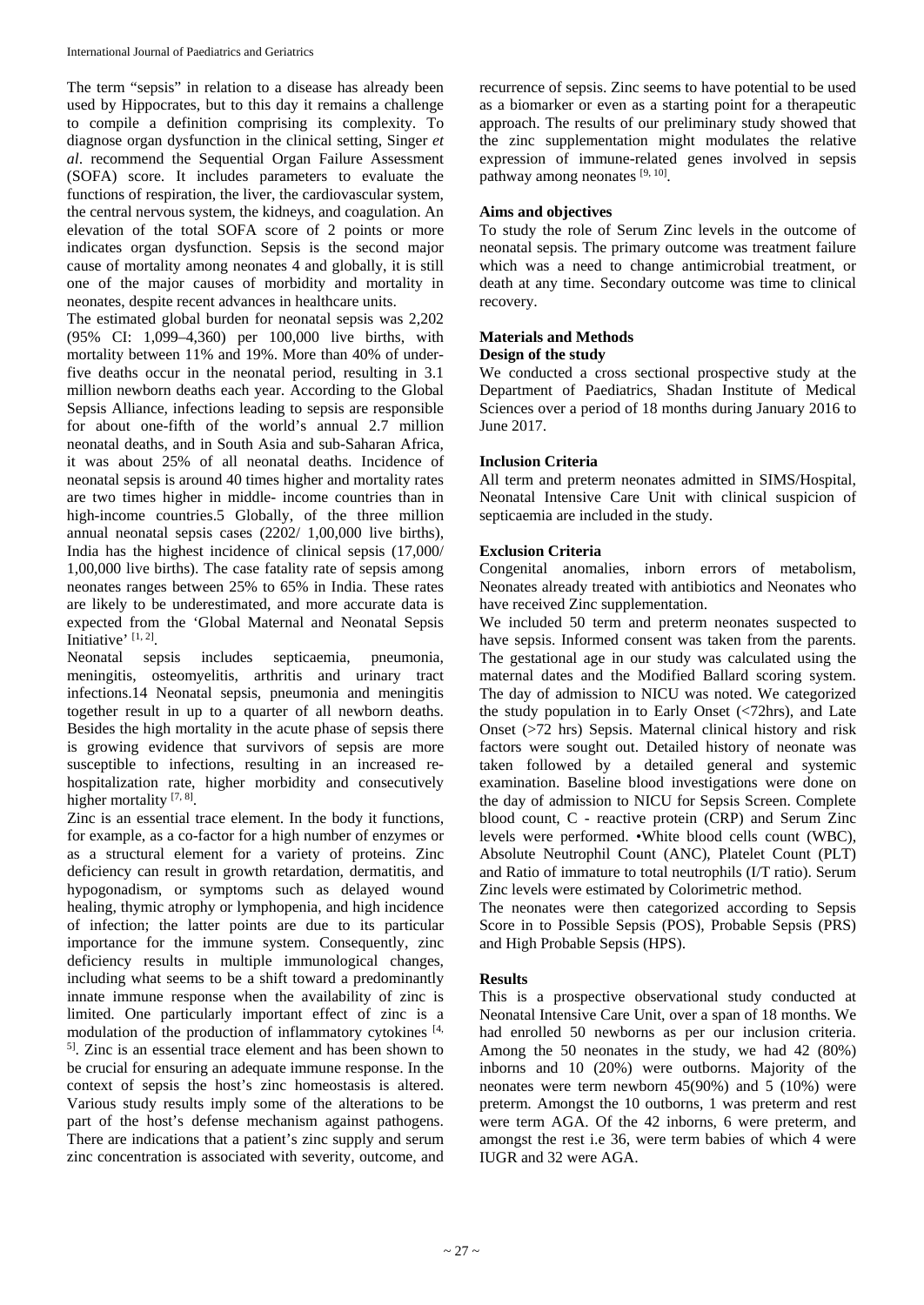| Age of mother (years) | Number $(N=50)$        | Percentage $(\% )$ | Mean(SD)       |
|-----------------------|------------------------|--------------------|----------------|
| 18-20                 | 20                     | 40%                |                |
| $21 - 25$             | 20                     | 40%                |                |
| $26 - 30$             | 5                      | 10%                | $24.8 + 5.2$   |
| >30                   | 5                      | 10%                |                |
|                       | <b>Parity</b>          |                    |                |
| Primi                 | 28                     | 56%                |                |
| Multi                 | 22                     | 44%                |                |
|                       | <b>Gestational Age</b> |                    |                |
| Term                  | 45                     | 90%                |                |
| Pre Term              | 5                      | 10%                | $39.2 \pm 3.2$ |

**Table 1:** Maternal Demographics

In our study, most of the mothers were in the age group 21- 25 years and 26-30 years (40%) with mean maternal age of 24.8  $\pm$  5.2 years. Majority (28, 56%) were primigravida. Amongst all the neonates included in our study, 41 (59%) were males and 29 (41%) females. Of the 50 neonates in our study, majority were term (45, 90%) and 5 (10%) were preterm. Mean gestational age was  $39.2 \pm 3.2$  weeks. Mean birth weight was  $2.85 \pm 0.517$  kg. In our study, 20 (40%) mothers had no risk factors. Of the remaining 30(60%) who had risk factors, like 12 had hypothyroidism, 8 anemia, 4 had premature rupture of membranes (PROM), Pregnancy Induced Hypertension (PIH) and candidiasis were seen in 5% each, Meconium Stained Amniotic Fluid (MSAF) in 4%, Gestational Diabetis Mellitus (GDM) and Antepartum Haemorrhage (APH) in 2% each.

In our study, we found that majority (70%) of neonates admitted to NICU with suspicion of neonatal sepsis had fever. 30% neonates presented with respiratory distressat birth and 87% with perinatal depression. The other associated symptoms like poor feeding, lethargy, icterus, and excessive cry were seen in 10%, 12%, 10%, 8% respectively. 6% of the study population had convulsions.

36 neonates (72%) had early onset sepsis and 14 (28%) late onset sepsis.

**Table 2:** Sepsis Types

| <b>Sepsis Clinical Features</b> |    |       |  |
|---------------------------------|----|-------|--|
| Fever                           | 35 | 70%   |  |
| <b>Respiratory Distress</b>     | 15 | 30%   |  |
| Poor feeding                    |    | 10%   |  |
| Lethargy                        |    | 12%   |  |
| Icterus                         |    | 10%   |  |
| Excessive cry                   |    | 8%    |  |
| Convulsions                     |    | 6%    |  |
| Onset of sepsis                 |    |       |  |
| Early onset sepsis              |    | (72%) |  |
| late onset sepsis               |    | 28%)  |  |
| <b>Sepsis Score</b>             |    |       |  |
| Probable Sepsis                 |    | 50%   |  |
| Possible Sepsis                 |    | 40%   |  |
| <b>High Probable</b><br>Sepsis  |    | 10%   |  |

According to the Sepsis Score, the neonates in our study were grouped under Possible Sepsis, Probable Sepsis and High Probable Sepsis. Majority of our subjects had Probable Sepsis (50%). Possible Sepsis and High Probable Sepsis were seen in 40% and 10% of the neonates respectively. The overall mean Serum Zinc level was  $66.0 \pm 20.50$  µg /dl.

More than half of the neonates enrolled in our study had low Serum Zinc levels ( $N = 28$ , 56%). The meanlevel of serum zinc of the zinc deficient group was 44.12  $± 7.2 \mu g/dl.$ 

**Table 3:** Mean Serum Zinc levels of neonates

| <b>Zinc</b> levels | <b>Percentage</b> | Mean $(SD)$ g/dl  |
|--------------------|-------------------|-------------------|
| Normal             |                   | $89.25 \pm 12.66$ |
| Low                | 56%               | $44.12 + 7.2$     |
| Total              | 00                | $66.0 \pm 20.50$  |

The mean Serum Zinc level in neonates with early onset sepsis was  $65 \pm 23.14$  µg /dl and late onset sepsis was 68.20  $\pm 22.11$  µg /dl. This shows that there was a marginal difference in the mean Zinc levels between early onset and late onset sepsis.

**Table 4:** Mean Serum Zinc levels of Neonates with relation to Onset of Sepsis

| <b>Onset of sepsis</b> | N  | Mean $(SD) \mu g/dl$ |
|------------------------|----|----------------------|
| Early onset            | 36 | $65 \pm 23.14$       |
| Late onset             |    | $68.20 \pm 22.11$    |
| Total                  | 50 | $66.0 \pm 20.50$     |

**Table 5:** Mean Serum Zinc Levels of neonates in relation to Sepsis Score

| Sepsis score                |    | Mean $(SD)g/dl$   |
|-----------------------------|----|-------------------|
| Possible Sepsis             | 20 | $83.2 \pm 22.22$  |
| Probable Sepsis             |    | $54.0 \pm 14.33$  |
| <b>High Probable Sepsis</b> |    | $55.02 \pm 17.66$ |
| Total                       |    | $66.58 \pm 23.53$ |

In our study, neonates with Probable Sepsis and High Probable Sepsis had low mean Serum Zinc levels. The mean Serum Zinc levels of neonates with Possible, Probable and High Probable Sepsis was 83.2 ± 22.22  $\mu$ g/dl, 54.0 ± 14.33  $\mu$ g/dl 55.02±17.66  $\mu$ g/dl respectively.

**Table 6:** Spearman Correlation of Neonatal Serum Zinc levels, Onset of Sepsis and Sepsis Score

| Parameters              | o value  | $p$ value |
|-------------------------|----------|-----------|
| Onset of Sepsis         | 0.0555   | 0.622     |
| Sepsis Score            | $-0.555$ | $0.001*$  |
| $*$ p< 0.05 significant |          |           |

In our study, there was no significant correlation between Serum Zinc levels and onset of sepsis but there was a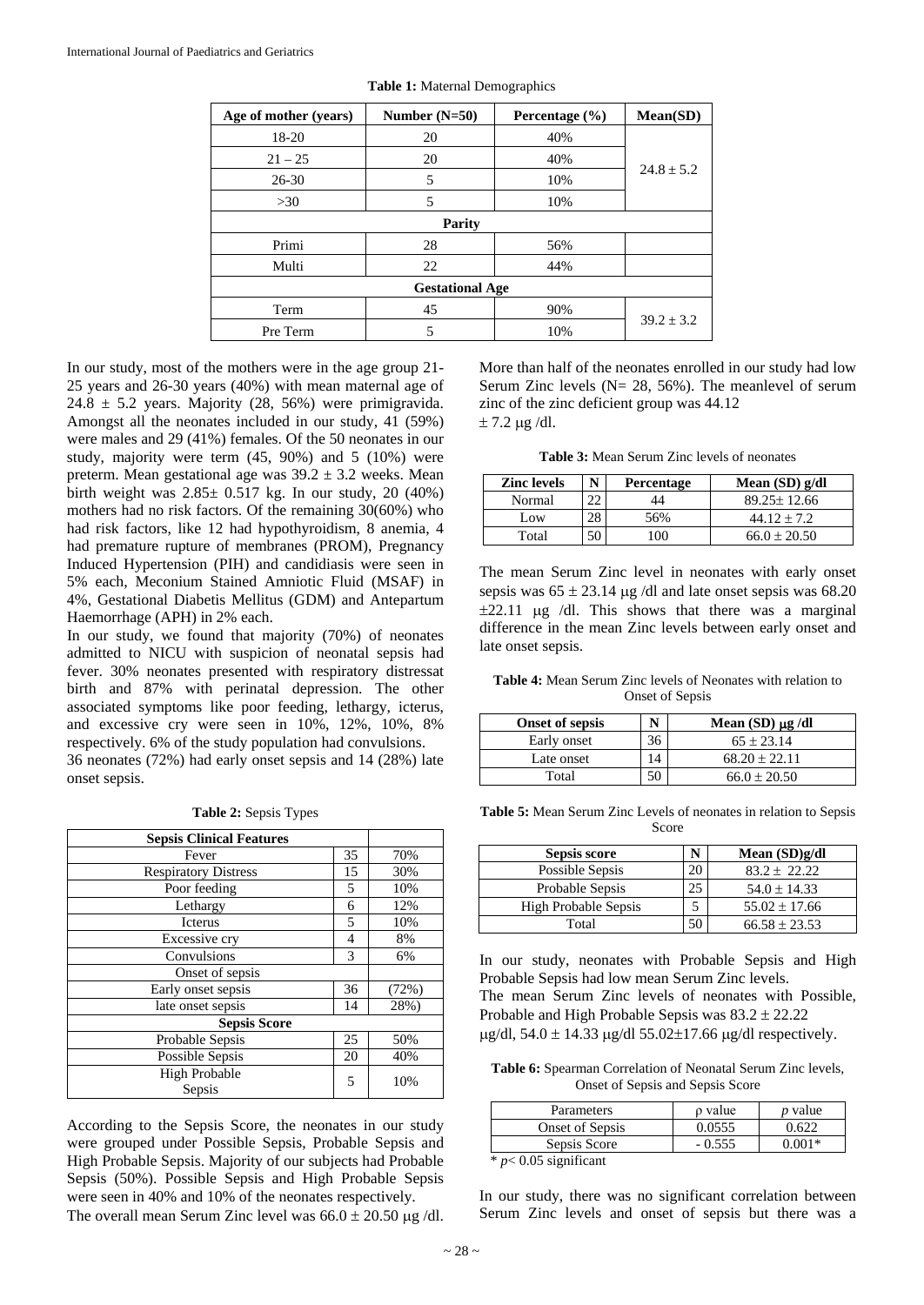significant moderate negative correlation between Serum Zinc levels and Sepsis Score. The *p value* of 0.001\* and Spearman Correlation Coefficient rho (ρ) of  $-0.55$  was statistically significant.

| <b>Table 7: CRP levels Versus Sepsis Score</b> |
|------------------------------------------------|
|------------------------------------------------|

| Sepsis score                | Mean $(SD)(mg/dl)$ |
|-----------------------------|--------------------|
| Possible Sepsis             | $0.131 \pm 0.115$  |
| Probable Sepsis             | $1.770 \pm 1.944$  |
| <b>High Probable Sepsis</b> | $2.284 \pm 1.084$  |
| Total                       | $1.158 \pm 1.656$  |

The mean CRP level was  $1.158 \pm 1.656$  mg/dl. We observed that the mean CRP concentration was the highest in the High Probable Sepsis group  $(2.284 \pm 1.084 \text{ mg/dl})$ , followed by Probable Sepsis (1.770± 1.944 mg/dl). The mean CRP level was low in the Possible Sepsis group  $(0.131 \pm 0.115$ mg/dl).

In our study, we observed that overall 42 (60%) neonates had high CRP levels of which83% had low serum zinc levels and 17% had normal zinc levels. Amongst the neonates with low CRP levels, majority (89%) had normal and only 11% had low serum zinc levels.

# **Discussion**

Sepsis, defined as a "life-threatening organ dysfunction caused by a dysregulated host-response to infection" is a major health issue worldwide and still lacks a fully elucidated pathobiology and uniform diagnostic tests [10, 11]. It is widely accepted as a major cause of high mortality and morbidity in neonates despite the progress in neonatal treatment modalities. The neonatal immunity against infections is immature especially in premature neonates, and this makes the neonates especially the premature ones more susceptible to multiple recurrent infections. The trace element Zinc is known to be crucial to ensure an appropriate immune response. During sepsis, a redistribution of zinc from serum into the liver has been observed and several studies imply a correlation between zinc and sepsis outcome [10, 11] .

Hypozincemia is a well observed phenomenon in sepsis patients <sup>[10]</sup>. The alterations of zinc concentrations in different tissues might serve as one part of the host's defence mechanism against pathogens during sepsis by diverse mechanisms. It has been suggested that zinc is involved in nutritional immunity, acts as a hepato-protective agent, or a differentiation signal for innate immune cells, or supports the synthesis of acute phase proteins. Further knowledge about these events could help in the evaluation of how zinc could be optimally applied to improve treatment of septic patients.

Changes in zinc homeostasis are substantial and correlate with the severity of the disease, suggesting that zinc might also be useful as a diagnostic marker for evaluating the severity and predicting the outcome of sepsis or even as a starting point for a therapeutic approach.

Of the 50 neonates included in our study, majority of them were term, males born through LSCS. Bhatnagar *et al*. [8] had 700 including both neonates and infants with probable sepsis enrolled of which majority were males. Wang *et al*. [14] had included 46critically ill neonates in their study, most of which were males. In their study conducted by Newton *et al*. [16] on the effect of zinc supplementation on outcome of

neonatal sepsis, had included 88 neonates of which majority were preterm and males delivered by vaginal delivery. Another study by them had 150 neonates, preterm and males being predominant. A similar study was conducted by El Frargy *et al.* <sup>[18]</sup> where they had included 200 neonates, majority were males and delivered through LSCS.

Another study by Mehta et al. [17] who included 614 neonates with probable neonatal sepsis had majority males through vaginal delivery. Almost half of their neonates were intramural similar to our study.

Almost half of the babies had early onset sepsis and late onset sepsis which were closeto studies conducted by El Frargy *et al.* <sup>[18]</sup> and Newton *et al.* <sup>[16]</sup>. Majority of neonates had early onset sepsis in a study by Mehta *et al*. [17] and all late onset sepsis neonates where enrolled in a study conducted by Bhatnagar *et al*. [8]

Majority of our subjects had Probable Sepsis (50%). Possible Sepsis and High Probable Sepsis were seen in 40% and 10% of the neonates respectively, unlike study by El Frargy *et al.* <sup>[28]</sup> where all the neonates enrolled had high probable sepsis and Mehta *et al*. [17] where all had probable sepsis. In our study, majority of the neonates enrolled had fever, followed by respiratory distress. This was in disparity with study conducted by Newton et al. [16], where majority of the enrolled neonates had respiratory distress and Bhatnagar *et al*. [8] where most of the neonates had respiratory distress and refusal to feed. The overall mean Serum Zinc level was  $66.0 \pm 20.50$  ug/dl. More than half of the neonates enrolled in our study had low Serum Zinc levels ( $N = 28$ , 56%). The mean level of serum zinc of the zinc deficient group was  $44.12 \pm 7.2$  µg/dl. The mean Serum Zinc level in neonates with early onset sepsis was 65  $\pm$  23.14 µg/dl and late onset sepsis was 68.20  $\pm$  22.11 µg/dl. This shows that there was a marginal difference in the mean Zinc levels between early onset and late onset sepsis.

This shows that serum zinc levels tend to be low with the severity of infection which is well evident in our study which showed a significant moderate negative correlation (ρ –0.55, *p value* 0.001\* ) between serum zinc levels and Sepsis Score.

In our study, neonates with Probable Sepsis and High Probable Sepsis had low mean Serum Zinc levels. The mean Serum Zinc levels of neonates with Possible, Probable and High Probable Sepsis was  $83.2 \pm 22.22 \mu$ g/dl, 54.0 ± 14.33µg/dl 55.02 ± 17.66 µ g/dl respectively. The *p value* of  $0.001*$  and Spearman Correlation Coefficient rho (ρ) of – 0.55 was statistically significant. In our study, there was no significant correlation between Serum Zinc levels and onset of sepsis but there was a significant moderate negative correlation between Serum Zinc levels and Sepsis Score. The *p value* of 0.001\* and Spearman Correlation Coefficient rho (ρ) of  $-0.55$  was statistically significant.

The mean CRP level was  $1.158 \pm 1.656$  mg/dl. We observed that the mean CRP concentration was the highest in the High Probable Sepsis group  $(2.284 \pm 1.084 \text{ mg/dl})$ , followed by Probable Sepsis (1.770  $\pm$  1.944 mg/dl). The mean CRP level was low in the Possible Sepsis group  $(0.131 \pm 0.115$ mg/dl).

Bhatnagar *et al.* <sup>[27]</sup> in their study had enrolled only neonates with high concentrations of CRP at baseline. They observed low baseline serum zinc levels in 44% of the subjects. In our study, 60% neonates had high baseline CRP levels of which majority of them had low serum zinc levels and there was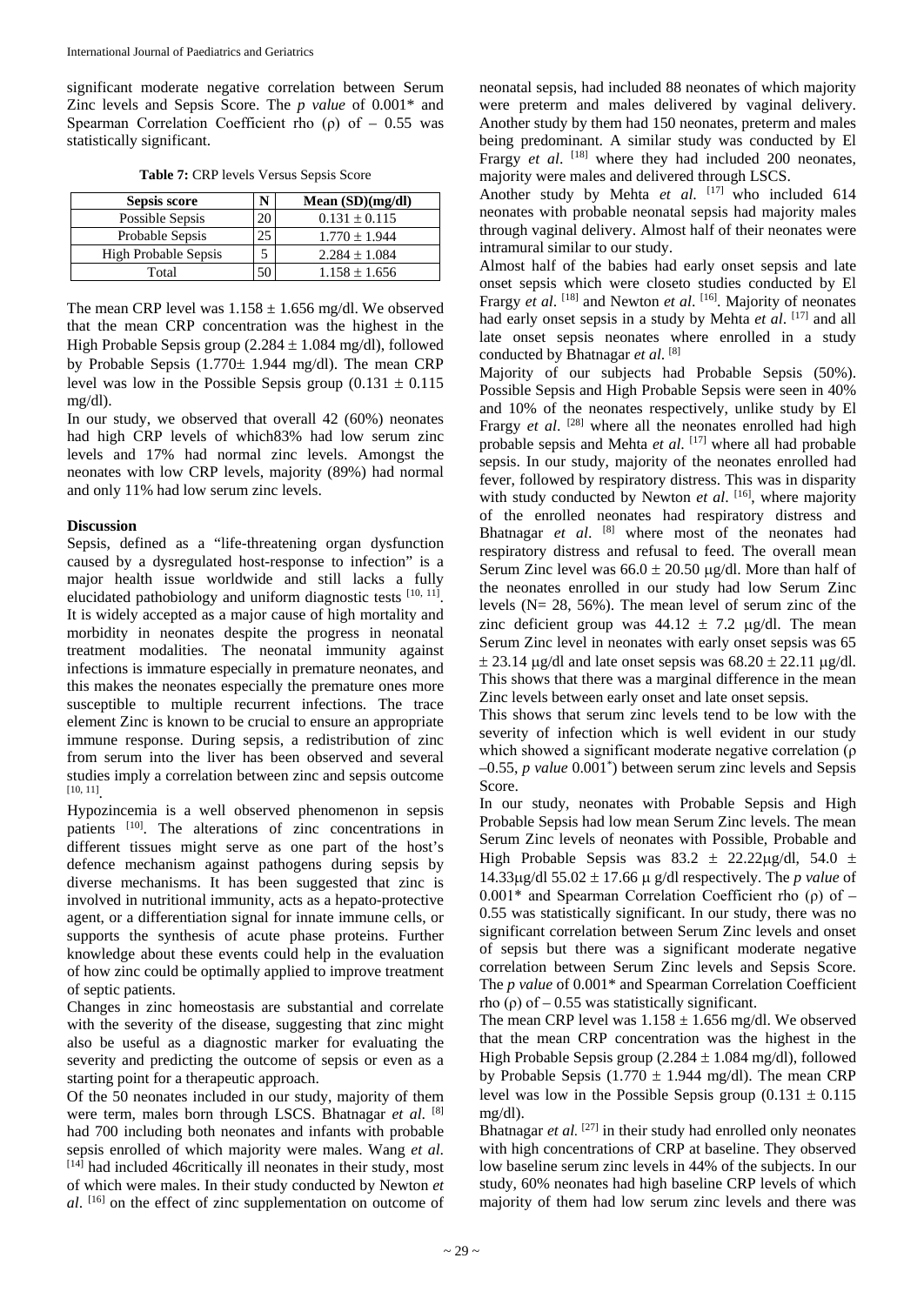weak negative correlation between serum zinc and CRP levels (r = - 0.388, *p value* 0.001\*) which was statistically significant. This shows that low serum Zinc levels was a marker of sepsis.

In their study, Wang *et al.* [14] reported that Serum Zinc levels were significantly low in critically ill neonates and still lower in the extremely critical ones. Similar findings were reported in studies conducted by Besecker *et al.* [12], Mertens *et al.* <sup>[15]</sup>, Negm F *et al.* <sup>[13]</sup> Animal studies done by Hoeger *et al.* <sup>[18]</sup> and Wessels *et al.* <sup>[19]</sup> showed continuous decline of serum serum zinc concentration in mice after induction of sepsis. Hoeger *et al.* [18] in their study reported significantly decreased serum zinc levels in surgical sepsis patients which was also associated with a higher susceptibility to a recurrent sepsis episode. In our study of the 50 neonates enrolled, 42 were started on antibiotics and 8 were not. In view of worsening of the clinical status and persistence of infection on repeat investigations, antibiotics were upgraded in 46 neonates of which majority had low serum zinc levels. Amongst the neonates who had low serum Zinc levels, three- fourth had an upgradation of antibiotics. There was a significant association between serum zinc levels and upgradation of antibiotics (*p* = 0.001\* ). This apparently shows that sepsis was associated with low serum zinc levels which led to the upgradation of antibiotics due to increase in the severity of infection. Similar results were seen in study conducted by Bhatnagar *et al.* [8] .

The mean duration of hospital stay was  $6.4 \pm 5.2$  days and there was a significant weak negative correlation between neonatal serum zinc levels and duration of hospitalization (r is -0.28, *p value* 0.010\*). This again shows that neonates with sepsis disassociated with hypozincemia which caused persistence and severity of infection leading to upgradation of antibiotics leading to a delay in recovery and prolongation of hospital stay. There were no case fatalities in our study.

In our study, we observed that overall 42 (60%) neonates had high CRP levels of which83% had low serum zinc levels and 17% had normal zinc levels. Amongst the neonates with low CRP levels, majority (89%) had normal and only 11% had low serum zinc levels. In studies conducted on Zinc supplementation in neonatal sepsis, Newton *et al*, <sup>[16]</sup>. Bhatnagar *et al*. <sup>[8]</sup>, El Frargy *et al*. <sup>[11]</sup> concluded that Zinc supplementation in neonatal sepsis led to a significant reduction in the risk of treatment failure. The use of zinc as an adjuvant in treatment of sepsis in neonate is associated with better outcome.

## **Conclusion**

Administration of zinc as an adjuvant therapy in the treatment of neonatal sepsis is associated with improvement of clinical and laboratory outcome.

## **Acknowledgment**

The author is thankful to Department of Pediatrics for providing all the facilities to carry out this work.

**Conflict of Interest**

None

**Funding Support** Nil

# **References**

- 1. Stoll BJ, Hansen NI, Fanaroff AA, *et al*. Late-onset sepsis in very low birth weight neonates: The experience of the NICHD Neonatal Research Network. Pediatrics. 2002;110:285-291.
- 2. Schlapbach LJ, Aebischer M, Adams M, *et al*. Swiss neonatal network and follow-up group. Impact of sepsis on neuro-developmental outcome in a Swiss National Cohort of extremely premature infants. Pediatrics. 2011;128:e348-357.
- 3. Gustot T. Multiple organ failure in sepsis: Prognosis and role of systemic inflammatory response. Curr Opin Crit Care. 2011;17:153-159.
- 4. Hofer N, Muller W, Resch B. The neonate presenting with temp symptoms: Role in diagnosis of EOS. Pediat Int. 2012;54:486-490.
- 5. Deshpande JD, Joshi MM, Giri PA. Zinc: The trace element of major importance in human nutrition and health. Int J Med Sci Public Health. 2013;2:1-6.
- 6. Ma AG, Chen XC, Xu RX, *et al*. Comparison of serum levels of iron, zinc and copper in anaemic and nonanaemic pregnant women in China. Asia Pacific J Clin Nutr. 2004;13:348-352.
- 7. Aydemir F, Cavdar AO, Soylemez F, *et al*. Plasma zinc level during pregnancy and its relationship to maternal and neonatal characteristics: A longitudinal study. Biol Trace Elem Res. 2003;91:193-202.
- 8. Bhatnagar S, Wadhwa N, Aneja S, *et al*. Zinc as adjunct treatment in infants aged between 7 and 120 days with probable serious bacterial infection: A randomised, double-blind, placebo-controlled trial. Lancet. 2012;379:2072-2078.
- 9. Shankar AH, Prasad AS. Zinc and immune function: The biological basis of altered resistance to infection. Am J Clin Nut. 1998;68:447S-463S.
- 10. Prasad AS. Zinc in human health: Effect of zinc on immune cells. Mol Med. 2008;14:353-357.
- 11. Mohamed SEl Frargy, Neama A. Soliman- Zinc supplementation as an adjuvant treatment in neonatal sepsis- Current Paediatric Research21 (1), 2017 abacademies. Basnet S, Shrestha PS, Sharma A, *et al*. A randomized controlled trial of zinc as adjuvant therapy for severe pneumonia in young children. Pediatrics. 2012;129:701-708.
- 12. Besecker BY, Exline MC, Hollyfield J, Phillips G, DiSilvestro RA, Wewers MD, *et al*. A comparison of zinc metabolism, inflammation, and disease severity in critically ill infected and non infected adults early after intensive care unit admission. Am J Clin Nutr. 2011;93(6):1356-64. 10.3945/ajcn.110.008417
- 13. Farida F Negm, Doaa R Soliman, Enas S. Assessment of serum zinc, selenium, and prolactin concentrations in critically ill children. Pediatric Health Med Ther. 2016;7:17-23. DOI: 10.2147/PHMT.S99191 PMID: 29388624.
- 14. Wang T, Derhovanessian A, De Cruz S, Belperio JA, Deng JC, Hoo GS. Subsequent infections in survivors of sepsis: epidemiology and outcomes. Journal of intensive care medicine. 2014;29(2):87-95. 10.1177/0885066612467162
- 15. Mertens K, Lowes DA, Webster NR, Talib J, Hall L, Davies MJ, *et al*. Low zinc and selenium concentrations with oxidative damage and inflammation. British